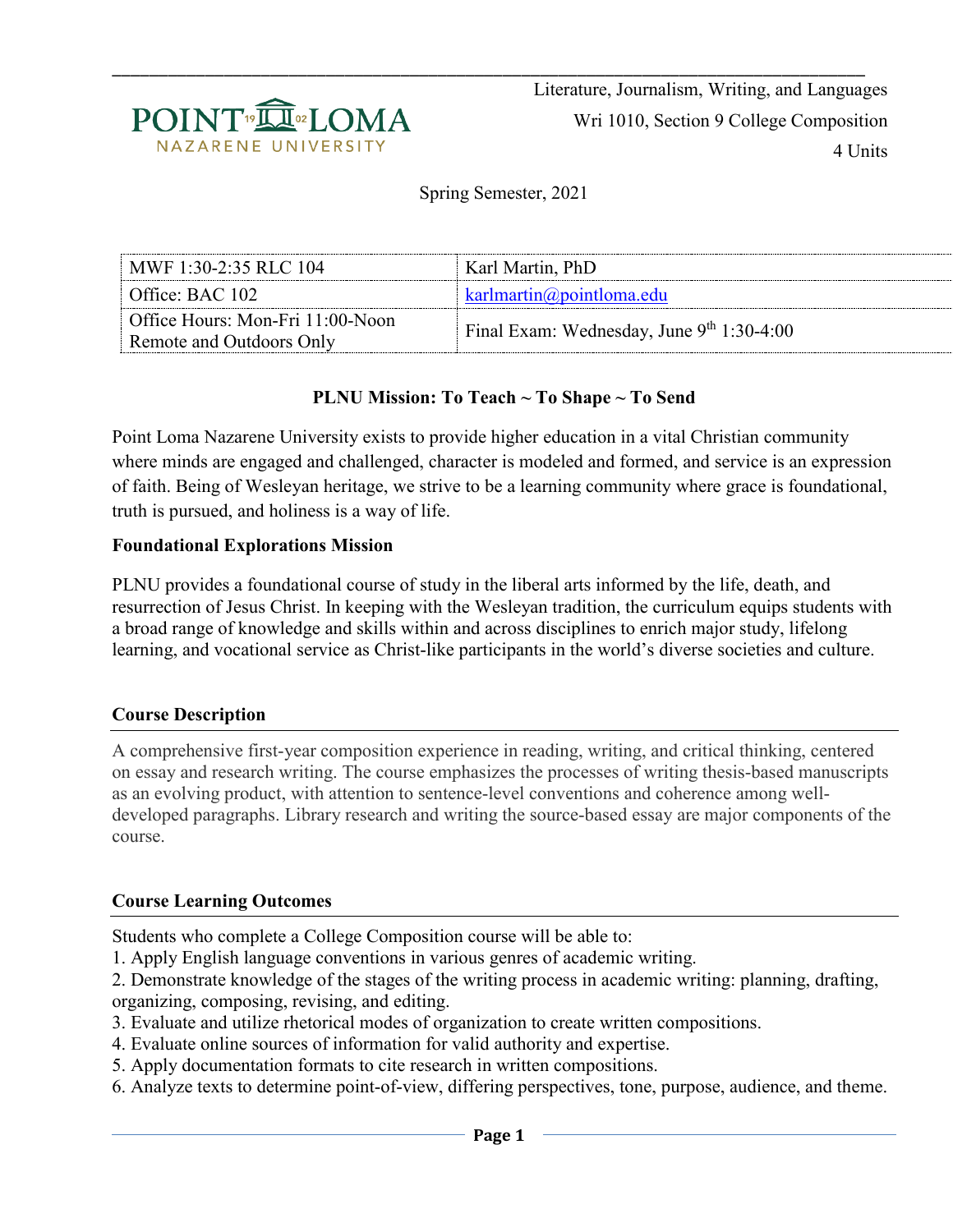### **Foundational Explorations Learning Outcomes**

As a part of the Foundational Explorations program, the course aligns with the following Foundational Explorations Learning Outcomes:

FELO 1a. Written: Students will be able to effectively express ideas and information to others through written communication. (assessed using the final exam)

FELO 1c. Information Literacy: Students will be able to access and cite information as well as evaluate the logic, validity, and relevance of information from a variety of sources. (assessed using the library exercise)

FELO 1d. Critical Thinking: Students will be able to examine, critique, and synthesize information in order to arrive at reasoned conclusions. (assessed using the final exam)

#### **Course Requirements**

| Texts:                                   |                                                                                                                                                                                                                                                                                                                                                                                                                                                                                                                    | The St. Martin's Handbook Eighth Edition. Andrea Lunsford<br>Signs of Life in the USA Tenth Edition. Maasik and Solomon, Editors |  |
|------------------------------------------|--------------------------------------------------------------------------------------------------------------------------------------------------------------------------------------------------------------------------------------------------------------------------------------------------------------------------------------------------------------------------------------------------------------------------------------------------------------------------------------------------------------------|----------------------------------------------------------------------------------------------------------------------------------|--|
| Reading:                                 | the start of the class session.                                                                                                                                                                                                                                                                                                                                                                                                                                                                                    | The reading assignments are listed on the calendar. Please have the assignment read by                                           |  |
| Writing:                                 | Each student will write one brief 2-page essay and three essays of approximately 4-5<br>pages. Specific instructions for these essays will be given later. In addition, Each student<br>will write a 10-12-page research paper and various shorter assignments related to the<br>research paper. Each student will also write six journal entries. The journal entries are<br>shorter, less formal assignments. Each entry should be at least 250 words in length and<br>should respond to the appropriate prompt. |                                                                                                                                  |  |
| Tests:                                   | in-class essay.                                                                                                                                                                                                                                                                                                                                                                                                                                                                                                    | Each student will complete a variety of short quizzes. The final exams will consist of an                                        |  |
| Grading:                                 | The final grade will be determined according to the following ratio:                                                                                                                                                                                                                                                                                                                                                                                                                                               |                                                                                                                                  |  |
| Three Essays                             |                                                                                                                                                                                                                                                                                                                                                                                                                                                                                                                    | 300 points (100 points each)                                                                                                     |  |
| Ad Analysis                              |                                                                                                                                                                                                                                                                                                                                                                                                                                                                                                                    | 40 points                                                                                                                        |  |
| <b>Editing Quizzes</b>                   |                                                                                                                                                                                                                                                                                                                                                                                                                                                                                                                    | 80 points                                                                                                                        |  |
| <b>Writing Conference Participation</b>  |                                                                                                                                                                                                                                                                                                                                                                                                                                                                                                                    | 60 points                                                                                                                        |  |
| Journals                                 |                                                                                                                                                                                                                                                                                                                                                                                                                                                                                                                    | 70 points                                                                                                                        |  |
| Library Exercise                         |                                                                                                                                                                                                                                                                                                                                                                                                                                                                                                                    | 20 points                                                                                                                        |  |
| Sentence Type Generation (best of three) |                                                                                                                                                                                                                                                                                                                                                                                                                                                                                                                    | 10 points                                                                                                                        |  |
| <b>Research Paper Process</b>            |                                                                                                                                                                                                                                                                                                                                                                                                                                                                                                                    | 60 points                                                                                                                        |  |

Research Paper Final Draft 270 points Final Exam 100 points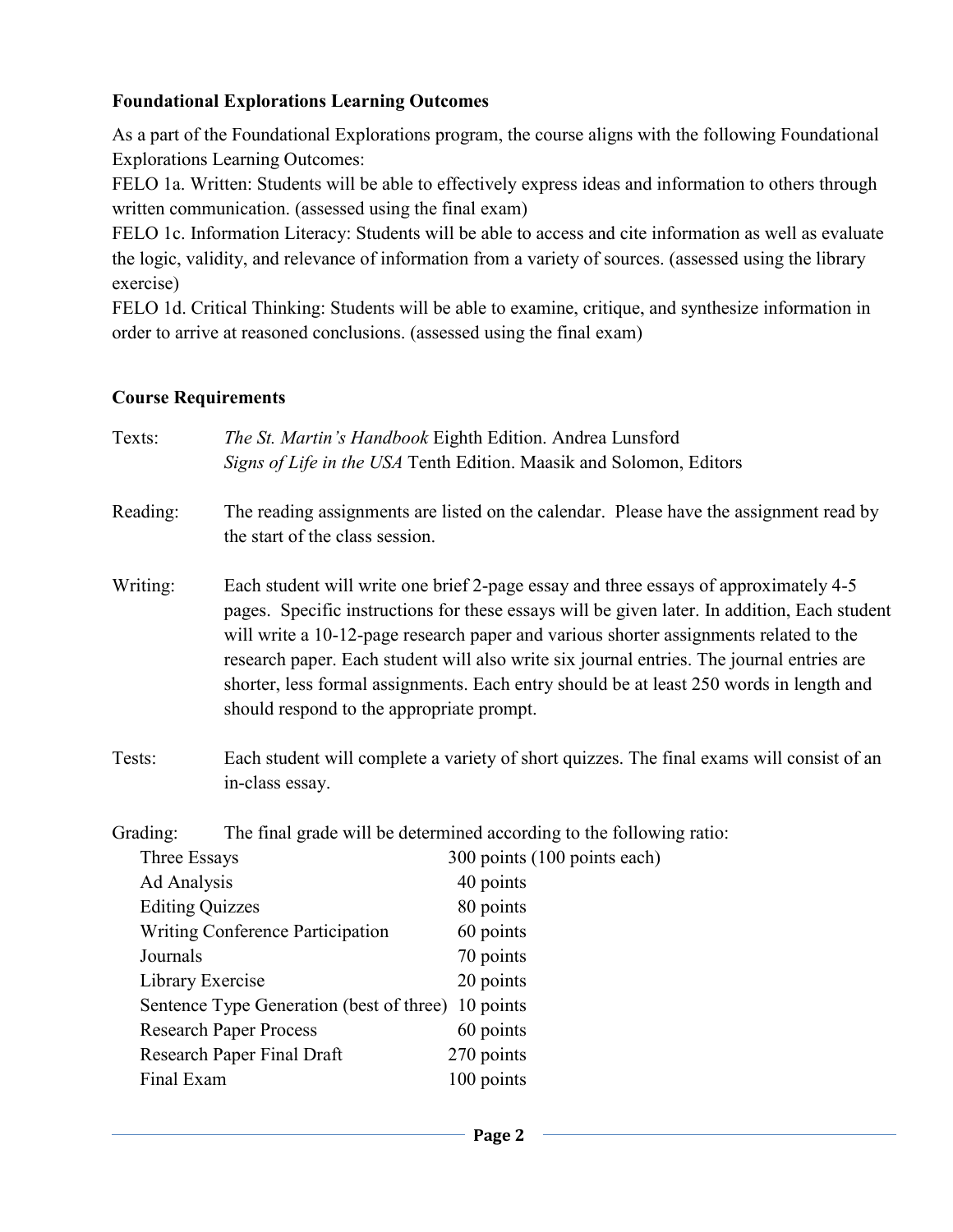Writing Conferences: Writing instruction in this course will be both through classroom instruction, peer response, and through teacher-student writing conferences. Conferences provide individual and specific help. For that reason, they are required. The following guidelines apply:

1. Students will sign up for a conference during a 2-day time period.

2. The conference will take the place of one or two class sessions (a missed conference is an absence).

3. Students will bring two things to the conference: a) the draft they are working on; and b) any writing questions they have.

Writers' Studio: SAT, ACT, and diagnostic essay scores reveal your strengths and weaknesses as a writer, thinker, and communicator on the college entry level. Your diagnostic exam results and your professor's discretion will determine whether or not you will benefit the most by enrolling in WRI 0097 which is a writing skills tutorial held in the Writers' Studio. If your score qualifies you to enroll in WRI 0097, you will fulfill the requirements by working on your writing skills with a trained tutor in the Writers' Studio for one hour once-a-week for 10 weeks beginning the third week of the semester. You will be required to attend an introductory session to the Studio the second week of classes. During that session you will sign-up for a time to work with a writing consultant one hour a week throughout the semester. The writing assignments you work on with the consultant will be assignments assigned in this writing course. Students who work in the Studio benefit greatly from the time spent working alongside a pedagogically trained fellow writer. The fee for the Studio, WRI 0097, is \$150.00. Should you have the privilege of working in the Studio, know that the \$150.00 lab fee replaces a 3 unit, not-for-college credit course your scores would have previously required you to take. Failure to complete WRI 0097 will result in a failing grade in WRI 1010 and re-entry into the Studio the following semester to complete 10 sessions.

## **Assessment and Grading**

Your work will not be graded on a curve. A traditional scale will be used. Those who earn more than 90% of the possible points earn an A, those who earn between 80-89% of the points earn a B, and so on.

A indicates exceptional work (roughly 20% of students normally achieve this level)

B indicates superior work (roughly 30% of students normally achieve this level)

C indicates average work

D indicates passing work

F indicates unsatisfactory work

# **Course Credit Hour Information**

In the interest of providing sufficient time to accomplish the stated Course Learning Outcomes, this class meets the PLNU credit hour policy for a four-unit class delivered over fourteen weeks. It is anticipated that students will spend a minimum of 37.5 participation hours per credit hour on their coursework. For this course, students will spend an estimated 150 total hours meeting the course learning outcomes. The time estimations are provided in the Canvas modules.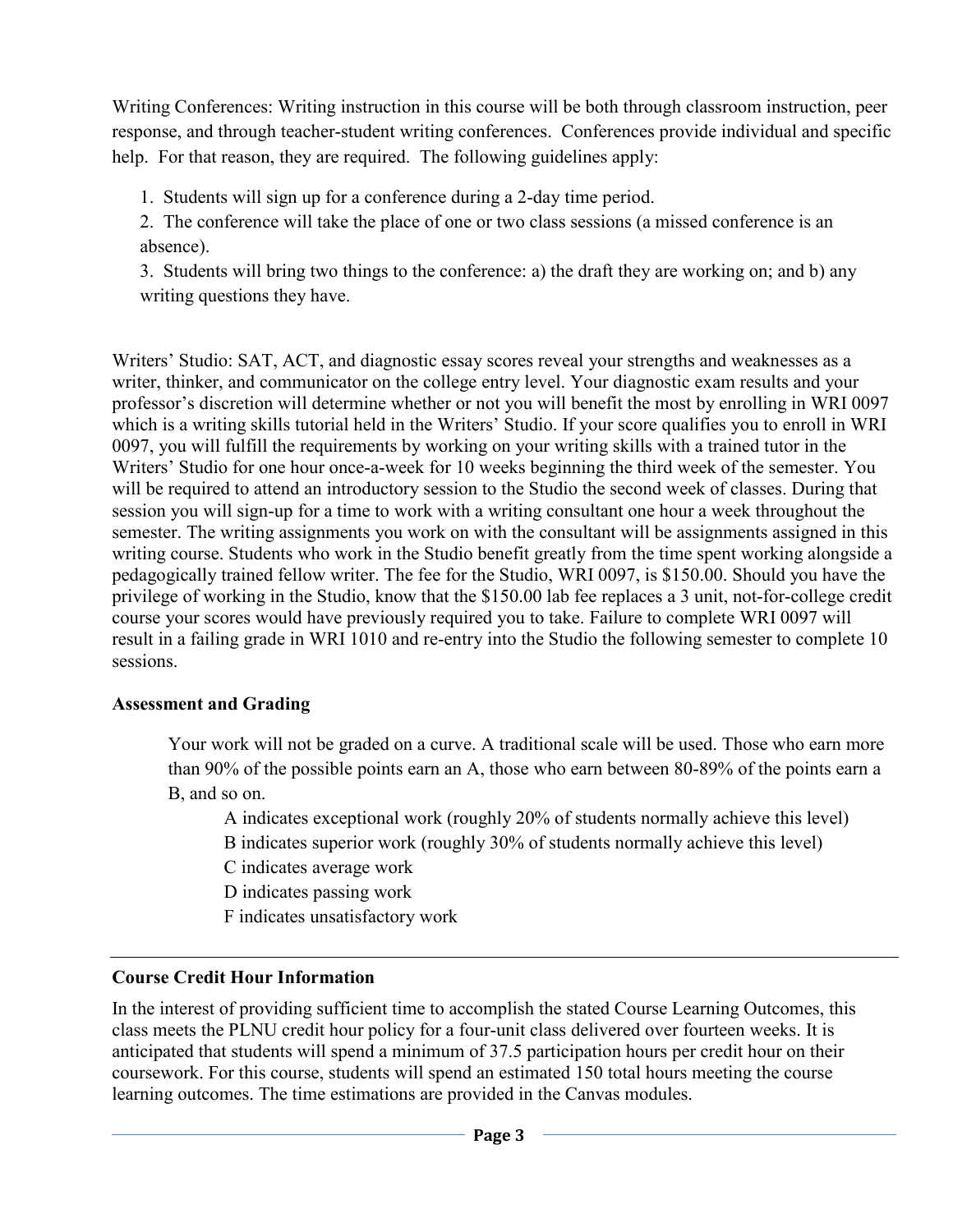## **State Authorizations**

State authorization is a formal determination by a state that Point Loma Nazarene University is approved to conduct activities regulated by that state. In certain states outside California, Point Loma Nazarene University is not authorized to enroll online (distance education) students. If a student moves to another state after admission to the program and/or enrollment in an online course, continuation within the program and/or course will depend on whether Point Loma Nazarene University is authorized to offer distance education courses in that state. It is the student's responsibility to notify the institution of any change in his or her physical location. Refer to the map on [State Authorization](https://www.pointloma.edu/offices/office-institutional-effectiveness-research/disclosures) to view which states allow online (distance education) outside of California.

### **Final Examination**

Successful completion of this class requires taking the final examination **on its scheduled day**. The final examination schedule is posted on the [Class Schedules](http://www.pointloma.edu/experience/academics/class-schedules) site. No requests for early examinations or alternative days will be approved.

## **PLNU Copyright Policy**

Point Loma Nazarene University, as a non-profit educational institution, is entitled by law to use materials protected by the US Copyright Act for classroom education. Any use of those materials outside the class may violate the law.

## **PLNU Academic Honesty Policy**

Students should demonstrate academic honesty by doing original work and by giving appropriate credit to the ideas of others. Academic dishonesty is the act of presenting information, ideas, and/or concepts as one's own when in reality they are the results of another person's creativity and effort. A faculty member who believes a situation involving academic dishonesty has been detected may assign a failing grade for that assignment or examination, or, depending on the seriousness of the offense, for the course. Faculty should follow and students may appeal using the procedure in the university Catalog. See [Academic Policies](http://catalog.pointloma.edu/content.php?catoid=18&navoid=1278) for definitions of kinds of academic dishonesty and for further policy information.

## **PLNU Academic Accomdations Policy**

While all students are expected to meet the minimum standards for completion of this course as established by the instructor, students with disabilities may require academic adjustments, modifications or auxiliary aids/services. At Point Loma Nazarene University (PLNU), these students are requested to register with the Disability Resource Center (DRC), located in the Bond Academic Center. [\(DRC@pointloma.edu](mailto:DRC@pointloma.edu) or 619-849-2486). The DRC's policies and procedures for assisting such students in the development of an appropriate academic adjustment plan (AP) allows PLNU to comply with Section 504 of the Rehabilitation Act and the Americans with Disabilities Act. Section 504 (a) prohibits discrimination against students with special needs and guarantees all qualified students equal access to and benefits of PLNU programs and activities. After the student files the required documentation, the DRC, in conjunction with the student, will develop an AP to meet that student's specific learning needs.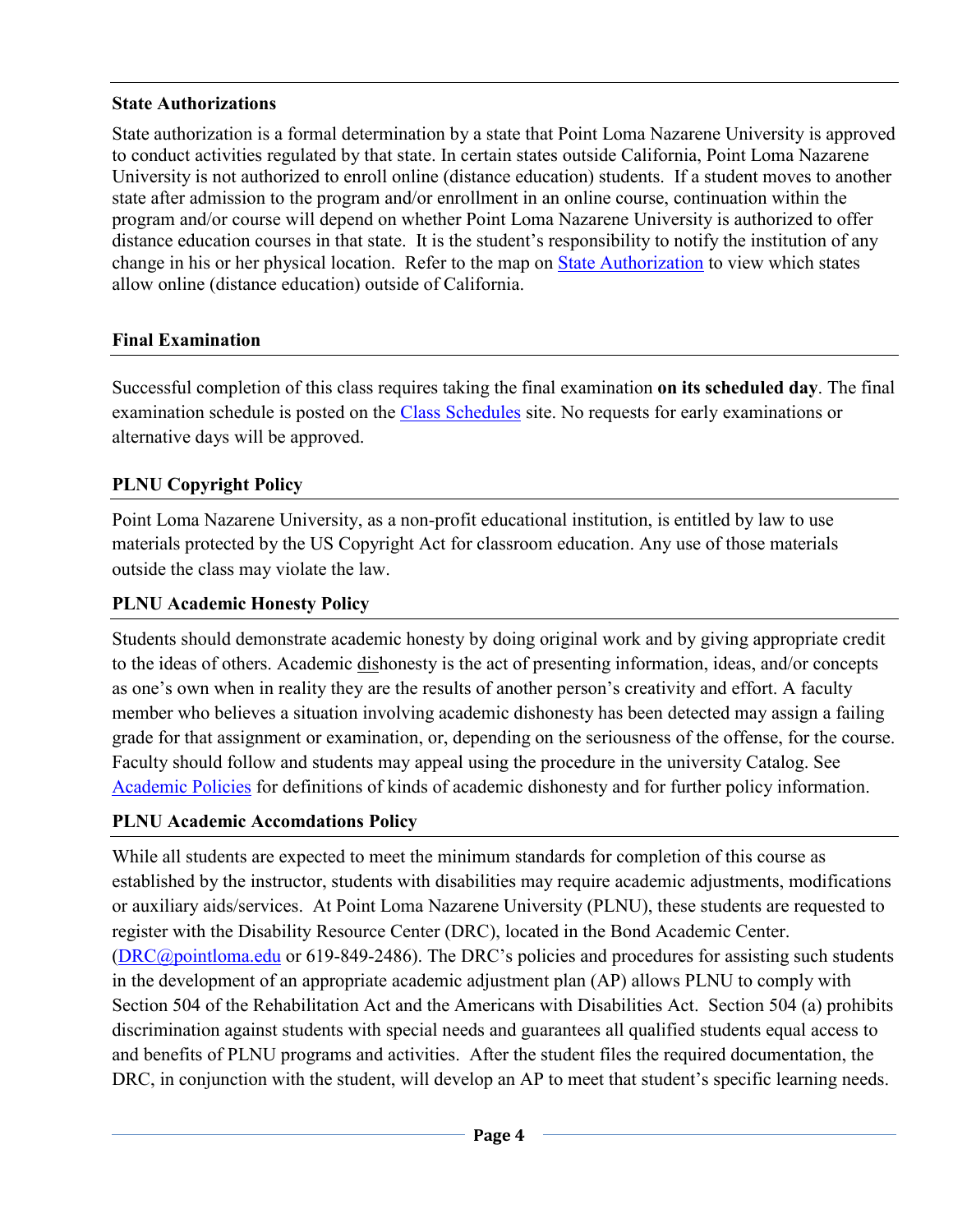The DRC will thereafter email the student's AP to all faculty who teach courses in which the student is enrolled each semester. The AP must be implemented in all such courses.

If students do not wish to avail themselves of some or all of the elements of their AP in a particular course, it is the responsibility of those students to notify their professor in that course. PLNU highly recommends that DRC students speak with their professors during the first two weeks of each semester about the applicability of their AP in that particular course and/or if they do not desire to take advantage of some or all of the elements of their AP in that course.

# **PLNU Attendance and Participation Policy**

Regular and punctual attendance at all classes is considered essential to optimum academic achievement. If the student is absent from more than 10 percent of class meetings, the faculty member can file a written report which may result in de-enrollment. If the absences exceed 20 percent, the student may be de-enrolled without notice until the university drop date or, after that date, receive the appropriate grade for their work and participation. See [Academic Policies](http://catalog.pointloma.edu/content.php?catoid=18&navoid=1278) in the Undergraduate Academic Catalog.

# **Spiritual Care**

Please be aware PLNU strives to be a place where you grow as whole persons. To this end, we provide resources for our students to encounter God and grow in their Christian faith.

If students have questions, a desire to meet with the chaplain or have prayer requests you can contact the [Office of Spiritual Development](https://www.pointloma.edu/offices/spiritual-development)

# **Use of Technology**

In order to be successful in the online environment, you'll need to meet the minimum technology and system requirements; please refer to the *[Technology and System Requirements](https://help.pointloma.edu/TDClient/1808/Portal/KB/ArticleDet?ID=108349)* information. Additionally, students are required to have headphone speakers compatible with their computer available to use. If a student is in need of technological resources please contact [student-tech](mailto:student-tech-request@pointloma.edu)[request@pointloma.edu.](mailto:student-tech-request@pointloma.edu)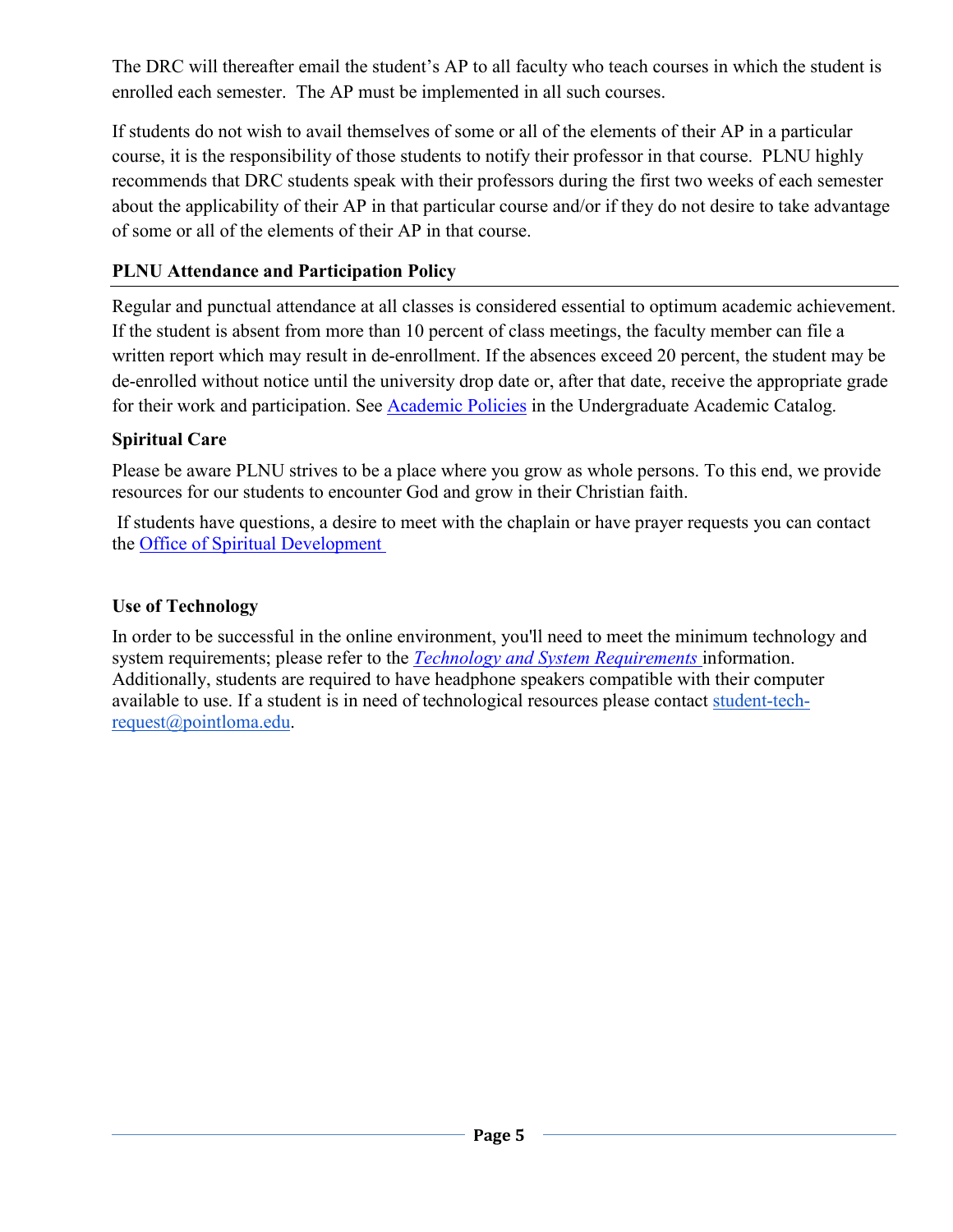### **Daily Schedule**

| Mon. 3/1    | Introduction to the Course                                                                                                                                                                                                                         |  |  |
|-------------|----------------------------------------------------------------------------------------------------------------------------------------------------------------------------------------------------------------------------------------------------|--|--|
| Wed. 3/3    | Signs "Popular Signs" (1-18) and "Writing about Popular Culture" (19-49)                                                                                                                                                                           |  |  |
| Fri. $3/5$  | Handbook "Essay Examinations" (Chapter 24); Diagnostic Essay                                                                                                                                                                                       |  |  |
| Mon. 3/8    | Signs "Brought to You B(u)y" (241-9), "Masters of Desire" (250-60), "The Daily You" (265-72);<br>Journal #1 Due                                                                                                                                    |  |  |
| Wed. 3/10   | Handbook "Comma Splices and Fused Sentences" (Chapter 46) and "Fragments" (Chapter 47);<br>Editing Quiz #1 in class                                                                                                                                |  |  |
| Fri. $3/12$ | Signs "The Four-Letter Code to Selling Just About Anything: What Makes Things Cool?" (289-95)<br>and "Selling to Children: The Marketing of Cool" (296-305)                                                                                        |  |  |
| Mon. 3/15   | Signs "Men's Men and Women's Women" (273-84) and "How 'Empowerment' Became<br>Something for Women to Buy" (285-8); Journal #2 Due                                                                                                                  |  |  |
| Wed. 3/17   | Handbook "Pronouns" (Chapter 41); Editing Quiz #2 in class                                                                                                                                                                                         |  |  |
| Fri. 3/19   | Signs of Advertising Essay Due; Introduction to Television Essay                                                                                                                                                                                   |  |  |
| Mon. 3/22   | Signs "On the Air" (397-408), "The Social Networks" (409-12) and "You've Got the Wrong Song"<br>(416-23); Journal #3 Due                                                                                                                           |  |  |
| Wed. 3/24   | Handbook "Subject-Verb Agreement" (Chapter 40); Editing Quiz #3 in class                                                                                                                                                                           |  |  |
| Fri. 3/26   | Signs "The One Paradigm to Rule Them All: Scientism and The Big Bang Theory" (427-36) and<br>"Why We Binge-Watch Stuff We Hate" (436-39); Journal #4 Due                                                                                           |  |  |
| Mon. 3/29   | Handbook "End Punctuation" (Chapter 56) and "Quotation Marks" (Chapter 58); Editing Quiz #4<br>in class                                                                                                                                            |  |  |
| Wed. 3/31   | <b>Mental Health Break-No Class Session</b>                                                                                                                                                                                                        |  |  |
| Fri. $4/2$  | <b>Writing Conferences</b>                                                                                                                                                                                                                         |  |  |
| Mon. 4/5    | Television Essay Due; Introduction to Movie Essay; Sentence Type Generation 1st Attempt                                                                                                                                                            |  |  |
| Wed. 4/7    | Signs "The Hollywood Sign" (441-50), "The Thematic Paradigm" (451-9), and "Why the West<br>Loves Sci-Fi and Fantasy: A Cultural Explanation" (459-62); Journal #5 Due                                                                              |  |  |
| Fri. 4/9    | Handbook "Commas" (Chapter 54); Editing Quiz #5 in class                                                                                                                                                                                           |  |  |
| Mon. 4/12   | Signs "The Offensive Movie Cliché That Won't Die" (488-92), "The Racial Politics of Black<br>Panther" (492-98), "Asian Women in Film: No Joy, No Luck" (498-506), and "High-School<br>Confidential: Notes on Teen Movies" (510-15); Journal #6 Due |  |  |
| Wed. 4/14   | Handbook "Semicolons" (Chapter 55) and "Other Punctuation Marks" (Chapter 59); Editing Quiz<br>#6 in class                                                                                                                                         |  |  |
| Fri. 4/16   | <b>Writing Conferences</b>                                                                                                                                                                                                                         |  |  |